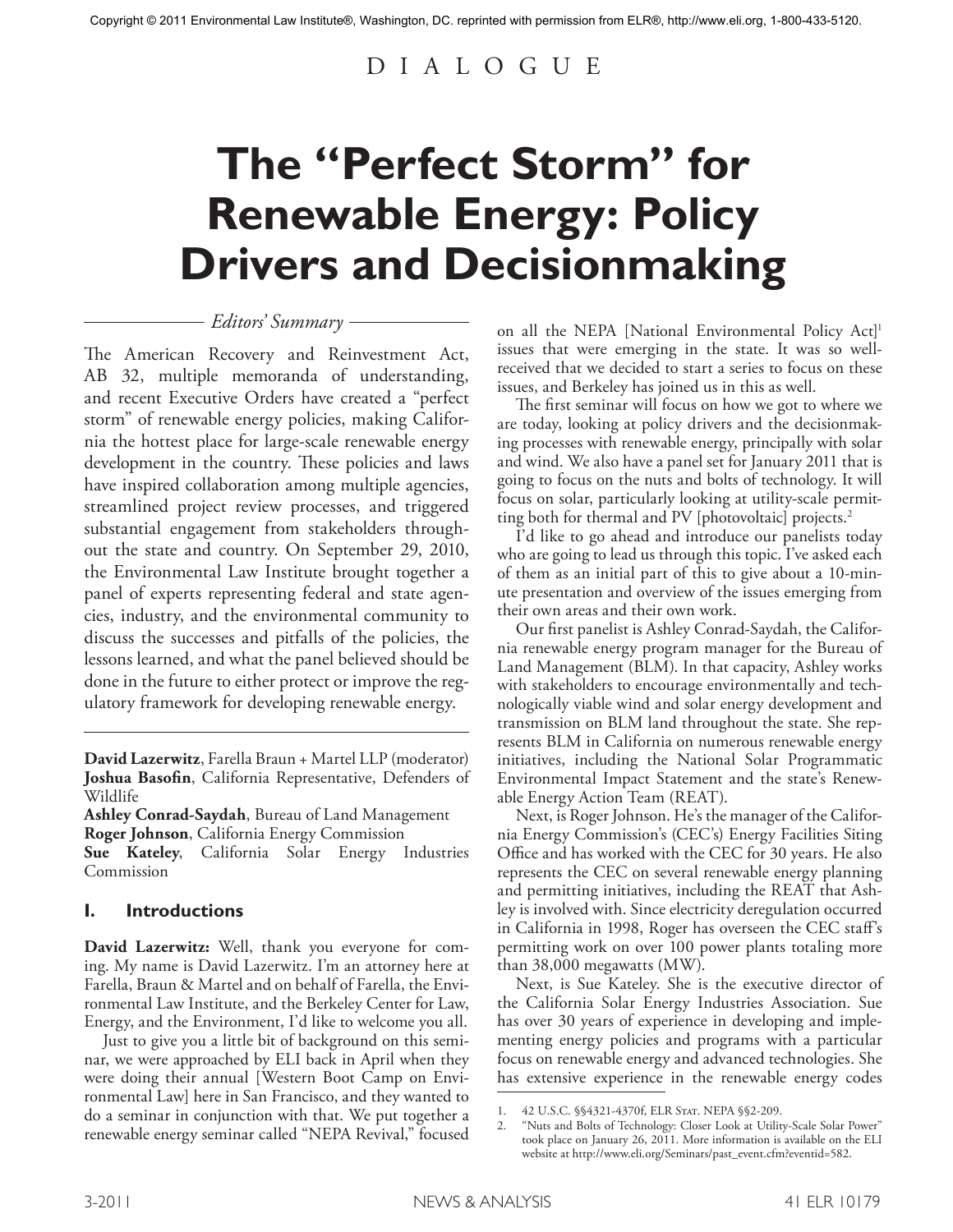and standards, which includes work on the uniform solar energy code, implementation of the California building energy-efficiency standards, and development and adoption of building codes for electric vehicle charging systems.

Joshua Basofin is the California representative at Defenders of Wildlife, where his principal focus is on issues related to renewable energy. Josh represents Defenders in solar-thermal plant siting cases and has participated in several applications for certification hearings before the CEC. In addition, Josh has substantial experience with Defenders on fisheries, watersheds, and wetland issues.

Finally, I would just add that to save them all the hassle of doing it, they're here today speaking as individuals; they're not speaking on behalf of nor are they spokespeople for their organization.

#### **II. Federal Policy Drivers and Responses**

**Ashley Conrad-Saydah:** My name is Ashley Conrad-Saydah. I've been working with BLM for just over two years, so I don't have nearly as much experience as Roger has, but we've gone through a lot in the last few years on renewables. So, what I wanted to talk to you about today is how we got here.

We've been talking about how we're at this point where there are a lot of applications out there, there are a lot of projects about to be permitted, so what I'll cover is, what is the landscape where we are now? What were the policy drivers from the federal perspective that got us to that point? And then, what type of responses did both the federal government and the state government have, and what sort of innovation did those policy drivers inspire? Then, I'll talk a little bit about the way the landscape is shifting, especially on BLM lands where there was once very little in the desert on BLM lands, and now we have a lot of applications out there. Finally, next-generation projects, how we start thinking about what we need to move in to the next generation and how we think about what we've learned and take that forward to potentially do a more expansive job next time.

We're in the middle of this fast-track process, and we have three gigs of solar with records of decision pending in 2010 right now—over three gigs actually—and nearly all of those are on BLM lands in California, with one project pending in Nevada. You could hear a decision on the first project as early as the end of this week or hopefully by the beginning of next week, and some of the last decisions will be coming out by early November. So, we're anticipating those decisions, and it's been a long process but we're really excited that we're getting to that point. All of this, by the way, is on the BLM website, and you'll have access to these slides if you'd like these data. 3

So, the drivers that got us to this "here" point: first, we have the Energy Policy Act of 2005, and it was really about national security. Section 211 of the Energy Security Policy

Act of 2005 was this initiative to have 10,000 MWs of nonhydro renewables on public lands by 2015. It was a suggestion; there was no shall or should in the Act, and it was just a target for all of us. But when President [Barack] Obama came into office, we did—well, both in 2008, when he was running and after he was elected, this New Energy for America plan is really what helped us shift our focus, so that renewable energy became the number one priority for at least BLM. We managed 256 million acres in the West, and those acres, as you'll see later in the presentation, have a lot of good potential for wind and solar projects. So, a lot of our focus shifted immediately as soon as Obama became president.

When Secretary [Ken] Salazar was confirmed, a lot of our goals also shifted, so that renewables became the number one priority. It's not like before President Obama and Secretary Salazar started we weren't working on renewables. We were just kind of getting a sense of what was out there. We didn't really have a lot of direction. So, that direction was really helpful, and we've had multiple secretarial orders. The first substantial one was in March 2009, and there have been ones that have followed up that have essentially said pay attention to renewables, think about the link between renewables and climate change, help enhance gases by putting these renewables on public lands, and that public lands have to play that role in minimizing the impacts of climate change.

So, again, renewable energy is a department priority. With the massive oil spill in the Gulf this summer, there was some staffing pulled off for that, but we still maintained full steam ahead on renewables as our priority.

Then, finally, the American Recovery and Reinvestment Act (ARRA) really drove permitting targets for us. We did understand the heightened responsibility for permitting renewables. That ARRA gave us a deadline, so we had that deadline of permitting projects by the end of 2010 to allow developers to qualify for the cash grants, or by September of 2011 to qualify for the loan guarantees. Roger will talk more about that.

So, in response to the four agencies that are at the helm of the renewable energy action team—and that's the California Department of Fish and Game, the California Energy Commission, BLM and the [U.S.] Fish and Wildlife Service (FWS)—we four agencies had already been working together understanding that we *had* to work together. There was no way we could accomplish these goals without actually talking regularly. So, we had already been working together, but multiple memoranda of understanding (MOUs) came out as these priorities shifted. The first joint one was between then BLM State Director Mike Pool and Gov. Arnold Schwarzenegger, and it just basically codified the renewable energy action team. It gave us a name; we started calling ourselves the REAT more often. It meant that we were meeting more regularly.

Then, in October 2009, the governor signed with the Secretary of the Interior, and that just defined our roles in the desertwide renewable energy conservation plan,

<sup>3.</sup> Panelists' slideshow presentations can be accessed on the ELI website, at http://www.eli.org/Seminars/past\_event.cfm?eventid=580.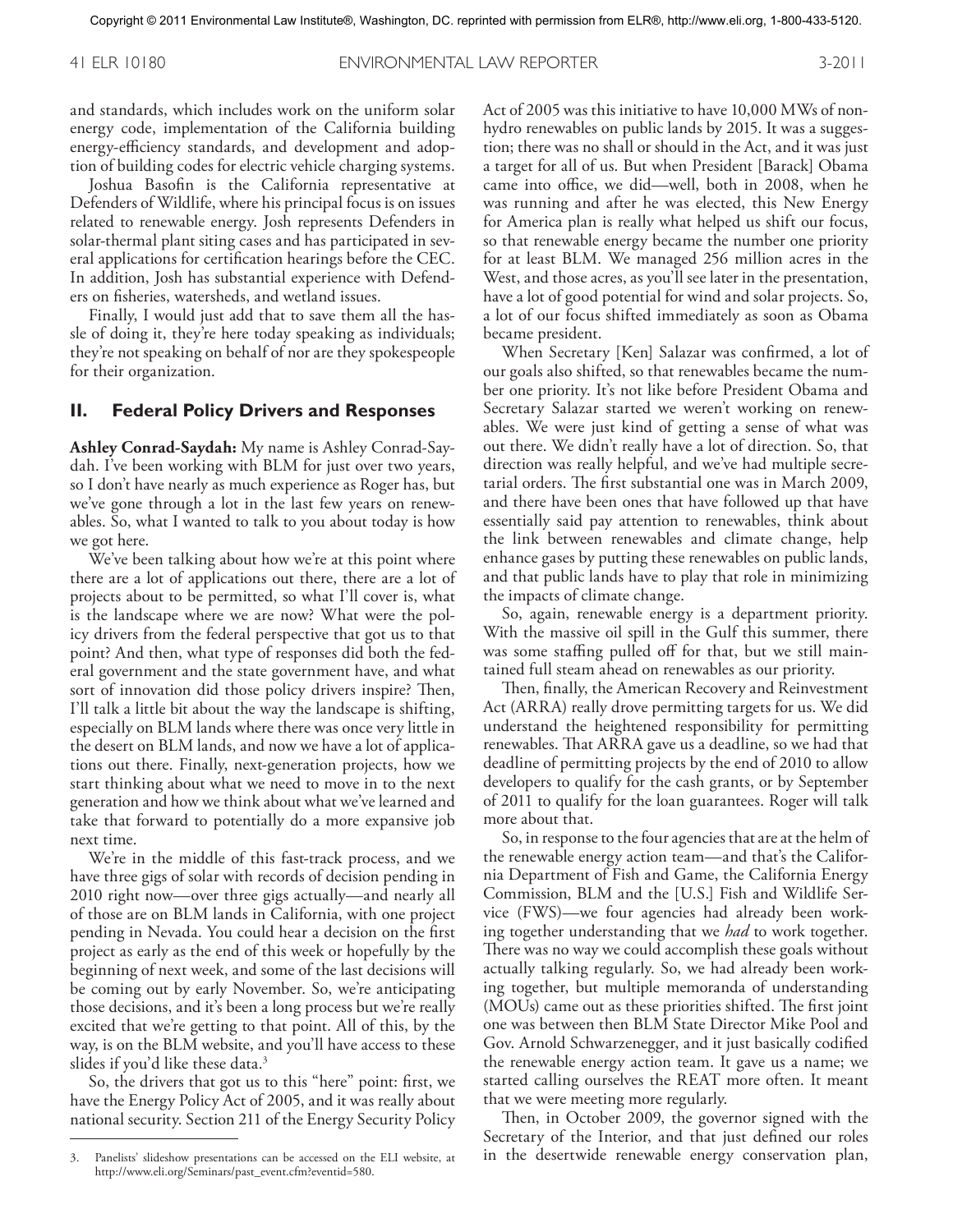and it also established another group called the Renewable Energy Policy Group, or the REPG. Roger will also talk about some of these.

Then, also, BLM joined in MOUs with multiple other agencies, and the intent was to make permitting processes more efficient. We have avoided the word "streamline" because we just overused it for a good six to nine months. So, now we say our permitting processes are more efficient.

At the same time, we had been working on a national solar programmatic environmental impact statement (EIS). It started with this idea that we would look at the entire West, and as President Obama came into office, we shifted our focus a little and we started thinking about zones. Rather than trying to look at the entire West, we said, well, how could we focus and consider tens of thousands of acres, instead of millions of acres being available for solar?

Then, finally, we received a lot of funding both through ARRA and through other sources for renewable energy coordination offices, so we were able to cluster our staffing in areas where there's a lot of interest in wind and solar developments. You can see we created a lot of positions, so these are green jobs for sure and they're good jobs. They're not temporary jobs; they're permanent positions within the government. We're assuming that in the reasonably foreseeable future type of actions, we'll continue to see wind and solar development. Even with these fast-track projects, we haven't seen interest die out, so these positions will stick around.

Talking about landscape shifting, BLM has the California Desert Conservation Area Plan, and we've got other plans in the desert where we anticipated certain types of development, but in formulating those plans for BLM, there was no anticipation of millions of acres or thousands of acres that would be taken up for renewable energy projects. So, it's been a real shift for BLM to start thinking about major changes and uses in the desert.

According to the wind programmatic EIS, BLM across the West has the potential for 206,000 MW for wind or 20.6 million acres. For solar, about 23 million acres are suitable for solar. What that means is that the slope is suitable and the insulation is high. It doesn't mean that we've tested all of those and we know that projects will thrive there or that there's transmission, but that about 45 million acres are suitable for wind and solar.

So, with wind energy, the status is that the programmatic EIS did come out in June 2005. We've been authorizing testing all over BLM, and that's basically putting up met towers or SODAR [Sonic Detection and Ranging] units and testing wind opportunities.

Challenges with wind: we've recently faced a lot of challenges with migratory birds and especially golden eagles. The FWS doesn't have great guidance on how to permit when golden eagles are present, and we don't have much data that says the reliable distance from a turbine or from a net tower that would guarantee take of a golden eagle or that would guarantee protection of a golden eagle, so we've been struggling with that on wind lately, and I

think will continue to struggle with that until we actually have some data.

Visual resources and radar: the U.S. Department of Defense gave us maps a couple of years ago that said these areas are open and great for wind, and just recently, we received maps that said this space was once a green light, and it's now actually a red light. Don't put wind there. So, that's also been a challenge for us lately.

Solar: the programmatic EIS is underway, as I mentioned. There are four solar energy study areas in California and I'll highlight this with a map in just a minute. And we have 131 active applications, 45 of those are in California. Challenge is, again, well, it sort of varies, but we do have wildlife issues associated with solar, especially because so much of the good solar does overlap with great desert tortoise habitat, and desert tortoises are highly protected and trying to find a way where we can fit solar in with desert tortoise habitat has been an interesting process. I mean, we've been working really well with stakeholders, but it's been a really difficult process as well. And trying to figure out what's the point—how many can we move? What's the threshold for moving desert tortoises? When do we affect the population in such a way that we've gone too far? We don't want to reach that point, so we're trying to figure that out, again, with as much data as possible. Then, other issues are just we're joining a lot of documents for NEPA, CEQA documents. How do we make that happen in the states?

So, some of our limitations: BLM has limited jurisdiction. We have the acreage that we have and we can't, in our alternative analysis in NEPA at this point, look at alternatives that are, say, rooftop solar alternatives, because we don't have jurisdiction over those. So, that's been a challenge, and a lot of our stakeholders are frustrated with us and would like us to consider that in the alternative analysis. So, that's something, as we move forward, we do need to look at with CEQ and figure out as NEPA grows and we see case law, what can we do with this alternative analysis section? We're still not sure, but we're working on that.

As I mentioned data, the desert is not very—it's been studied but some of the studies are very old, some of them are new. The data are not normalized, so we're trying to get some new studies where we can collect new data using consistent protocols, so that we actually know what the effects of these projects are. And we'd really like to do a very good pre- and post-construction monitoring following the same protocols preconstruction and post-construction that we can definitively say where the impact came from and how large the impact is from these projects. So, we're working right now on trying to implement a long-term monitoring plan.

Then regulations and policy, it can be frustrating to be out in a state in BLM or in a field office where the Washington office dictates often what we do. We receive instructional memoranda about rental policies or other policies, and we haven't had a say in that, so it's kind of tough sometimes to have a focused part of BLM in Washington, but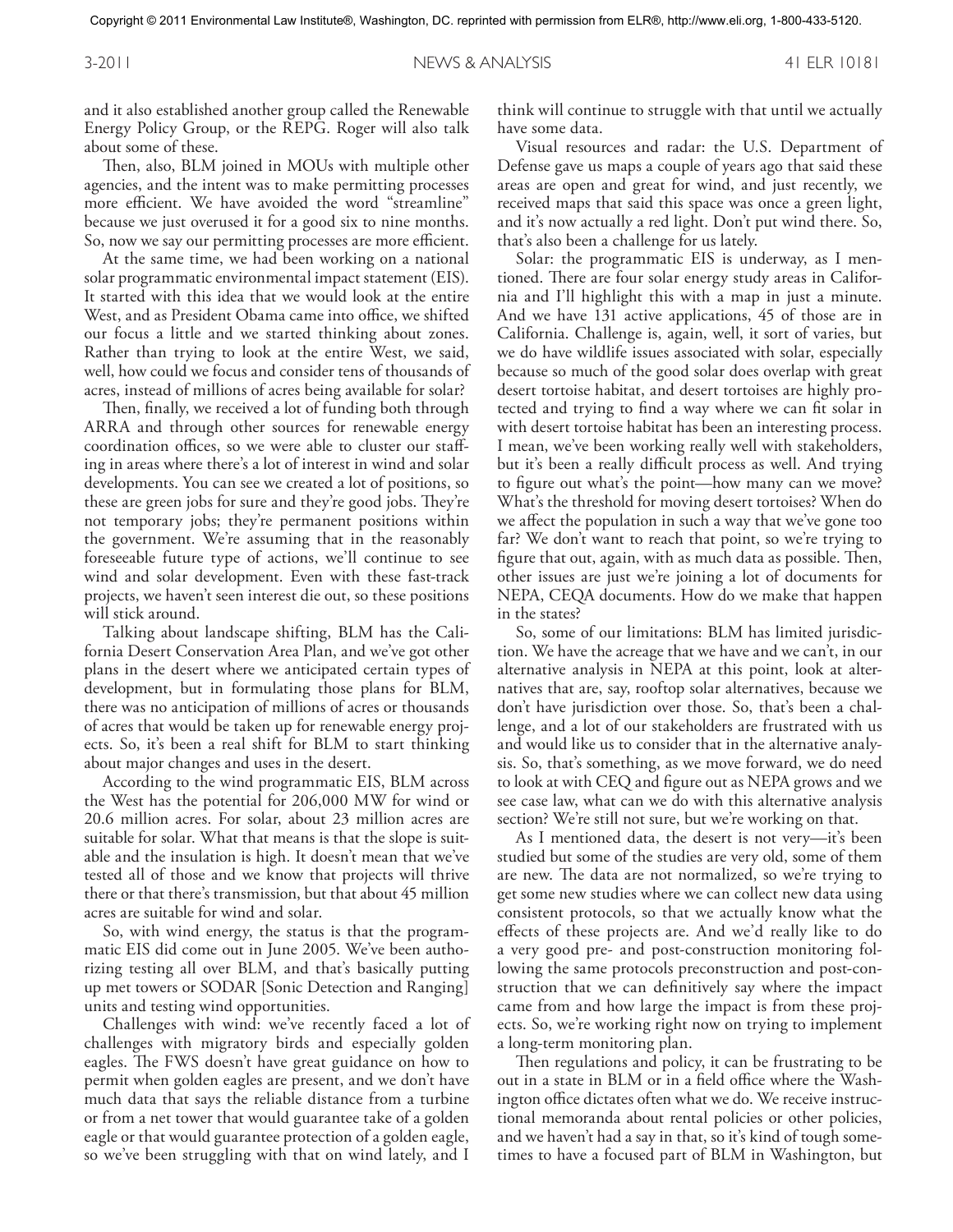then a decentralized agency out in the field. And that's been a challenge with us, too. California, everything is different here from all of our other states. So, we fortunately have been leading the way, and the other states have followed along, but not in all cases. We struggle sometimes with that. And there are others, and that's just open-ended, because there are a lot of issues that we deal with.

But thinking about that, we do have a path forward, and we're all working together to come up with a good comprehensive path forward where all of our stakeholders are engaged. The solar programmatic EIS is under review at the administrative level right now and will be out in draft. They say the publication date is December 17, so look for an 8,000-page document on December 17. I think the California section is a thousand pages, so it'll be a breeze over Christmas. You can just whip through it.

Then the final EIS, we anticipate in the fall of 2011. We'll have three scoping meetings in California, probably all in the month of February, so if you're interested in those, there will be one in Sacramento, and two down in the desert area. California has four study areas, over 350,000 acres. Riverside East is the most enormous of the four, and there are already a lot of projects proposed in there.

There are 45 next-generation solar applications in the Desert District and 46 next-generation wind applications. So, even though we're getting through these fast-track projects, the work is still coming. We've already had meetings with a lot of developers who would like to make it to the September deadline for ARRA.

I don't want to forget the rest of the state. In northeastern California, we do have a lot of wind applications. We have one wind plan of development in northern California, and then actually one in Central California. I didn't include that map because the central part of the state really only has one solar plan of development at this point and one wind plan of development, so the focus is on northeastern California and the desert really for us.

# **III. California Energy Commission Activities**

**Roger Johnson:** I'm glad to be here to share with you what we've been doing at the Energy Commission in the last couple of years on renewable energy.

Our current effort right now is to get these projects that are trying to obtain these U.S. Treasury cash grants to get a permit and start construction by the end of the year. The deadlines have to do with both federal and state permits. For thermal projects in California, the Energy Commission has the permitting authority for anything greater than 50 MW, so when a thermal project is looking beyond that, they require permits from both agencies.

I'm getting ahead of myself here. I just want to give you a couple more points about the ARRA. There's an opportunity for developers if they can't physically start construction by the end of the year; they can use the "safe harbor" provision, where they can extend 5% of the project cost and

essentially order materials for the project, and that would satisfy Treasury's requirements for starting construction. The solar thermal projects, even if they start construction by this year, have to be online and commercial by the end of 2016.

A lot of projects are pursuing both the Treasury cash grant and the DOE [U.S. Department of Energy] loan guarantee. Some projects view a loan guarantee as more important than a cash grant, because the grant is in lieu of the investment tax credit, which is available to the projects regardless of whether or not they take the Treasury grant. They can't have both. It's one or the other. So, they have to start construction by September 30, but they also have to be through the Treasury grant process. We had a meeting with folks from the DOE process a few weeks ago, and they mentioned that that September 30 deadline includes their process as well.

The administration I mentioned has jurisdiction of the thermal power plants in California. We are the CEQA [California Environmental Quality Act] lead agency. We have a regulatory program that's certified to be equivalent to CEQA. I call it CEQA-plus, because we do more than environmental; we do the engineering, we do the projects as well. In such economics, we also look at endangered species, cultural resources, visual, and all the other CEQA areas of evaluation. We do alternatives. We must make a significant impact in those that can't be mitigated, to lessen significance. The commission has the ability to do a finding and override considerations. We ensure compliance with laws, ordinances, regulations, and standards, and we look at safety and reliability.

At the Energy Commission, when we approve a project, it's in lieu of any permits required by the local agencies, so we should finish the building permit, and we also are the CBO, the chief building official, who oversees the construction of the project. But we do work closely with local agencies in the counties to ensure that their normal permitting requirements are included in our decisions.

A little bit of our permitting process: it's mandated to be 12 months. Last time we had an audit, they told us that our average was 22 months, and that was based upon collection of projects that gave no reason for the ones they picked. But it's been growing. A couple of audits ago it was 13 months, and now it's 22. Well, we've just recently finished some projects in 12 months, so it'll help our average, but then we had a three-year project in there too. Our 12 months starts upon the project being data-equipped. So, they file an application with the Energy Commission. It's reviewed for completeness. If it's not complete, we send it back to them and tell them to complete it. When they finally get it completed, we begin proceeding through the project phases.

We have a data discovery phase where we ask for additional information if an application wasn't complete. We do public workshops and then we come up with a staff assessment. In our normal process, we come out with a preliminary and a final staff assessment, but lately, we've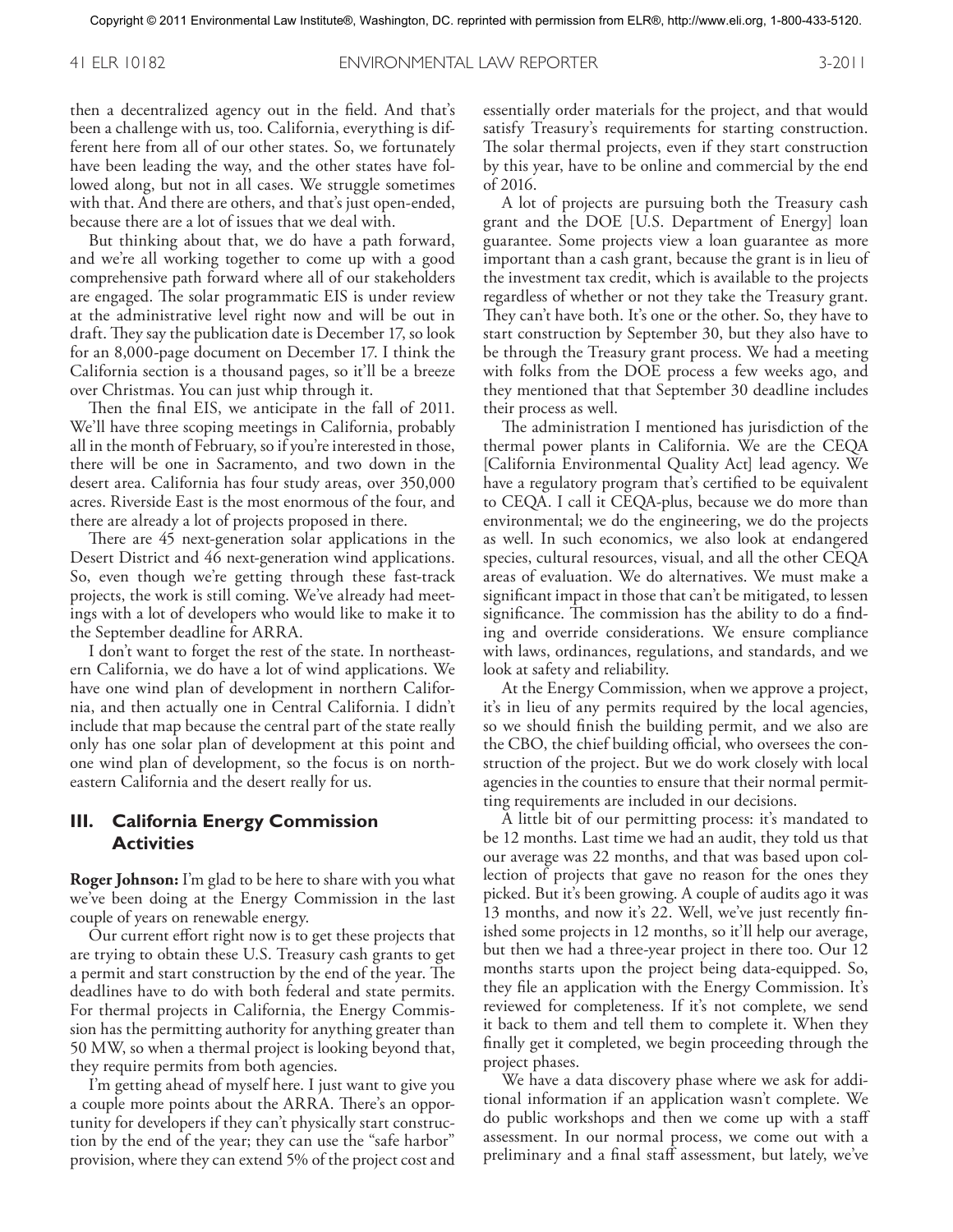been coming out with what's called a staff assessment and a revised staff assessment. The reason there is if we issue a staff assessment that's a complete evaluation, we could start hearing on those technical areas that have been completed. But the final is our testing audience, so we have to hold hearings later in the process.

Hearings are conducted by a committee of two commissioners. Each project is assigned two commissioners, a presiding and an associate commissioner. They have a hearing officer to help them through the process. There is the staff's testimony. It's considered the applicant's testimony, and then interveners are allowed to intervene and provide their own testimony and do cross-examination of the witnesses. The committee takes that administrative and hearing record and they go out and provide a proposed decision. And then that proposed decision goes out for public commentary and then a final adoption by the full commission. Today, we had two projects that were reviewed and approved.

There are five projects now—let's see. Actually, there are six because we just had an approval. We have a lot of work to get that word "approved," a lot of staff time and a lot of committee time on it. The public process of the Energy Commission is open and is held through public workshops, public hearings. We have an ex parte rule where the staff cannot discuss anything with the commissioners out of a public meeting, nor can we talk to the applicant or interveners. So, everything needs to be handled in public, which extends the effort here. It's not uncommon to have 10 to 20 public workshops through the permitting process to get all the issues discussed.

The focus is then on the desert, as Ashley mentioned. These are the projects that are being considered right now. They're mostly clustered.

So, here's what we'll compare to that. I was putting together this presentation, and I want to remind you that we also do natural gas projects at the Commission, so the focus has been on renewables. As to the complaints we get for the natural gas projects: you're not looking at our project, you're not processing our projects. Well, we have these deadlines. The governor's office wants us to get these projects permitted, so we've really been focusing on solar, but we have gotten a few natural gas projects through the permitting process as well, and now we'll turn our attention to those after the end of the year.

The comparison was interesting, that of the nine solar and the 12 natural gas projects, they all averaged 500 MW, but the average acre is 3,800 acres for a solar project, and 30 acres for natural gas projects. So, there's a little bit of difference in the analysis that goes into the solar projects when you have to talk about all the surveys that have to go on for cultural resources and biology compared to a natural gas project.

The large project size truly exacerbates the impact. In many areas with minimal previous disturbance, there is potential for significant impacts. When the applicants file applications with us, they have to do protocol-level sur-

veys for culture and biology. There are significant cultural resources that people weren't aware of, and the biology as well. Some rare plants have been found in these sites that people didn't know were out there.

Water is a big deal out here in the desert. It doesn't rain very often, and when it does, it's torrential and there are these huge flashfloods that can go to the desert, These sites have to be reengineered to manage those waters.

We're coordinating with BLM. There are two permits required, and we thought we should do this together for two reasons. It would be very confusing for the public to have to go through two separate permitting processes, so we decided if we give them a single process, then they only have one set of workshops to go through. If they have a single document, there's no inconsistency between the two permits, so we tried that. We did a number in BLM, and we started preparing these projects as joint documents. We issued joint staff assessments/draft EISs. It was a single document, but then for whatever reason, it was determined that we should go our separate ways and that BLM needed to issue their own final EIS, and the Commission would issue its own decision.

One of the reasons for that split was because these projects in the desert require BLM to revise their language plan. In addition to issuing the right-of-way grant, there's a 90-day public comment period. The commission only has a 30-day comment period, so if we have to wait 90 days to start our hearings, it was going to delay our process. So, we decided to go our separate ways. We managed to do it. It's working out, but it's really been an extra effort here to do that.

The impacts on endangered species require close coordination. Ashley mentioned the work of Fish and Game or the FWS and BLM, and we meet weekly. The Renewable Energy Action Team that was created by the MOU, we just have to meet for two hours every Tuesday morning to talk about the projects, to talk about the issues, to coordinate the schedules, and to make sure that we're all working on the same projects.

SB X8 34 was signed by the governor, and it was legislation that was designed to improve the siting process. It set up a process for interim mitigation strategy for the state where, for projects located in the desert, they can take advantage of the FWS, they could take money from Fish and Game, and then go out and buy that. Fish and Game will do a habitat bank and use these lands to mitigate the projects. That was the idea. No one has come forward yet to take advantage of that, and actually the final report hasn't been published. They loved the idea, and the result was some staffing improvements at the Energy Commission to help us with our overtime.

The REPG was developed with the MOU between Secretary Salazar and the governor, and that just brought another level of oversight to the REAT, where they show up every month and we have a meeting with them to explain where we are and they bring in the developers to hear what the developers have to say about the process and how we're doing.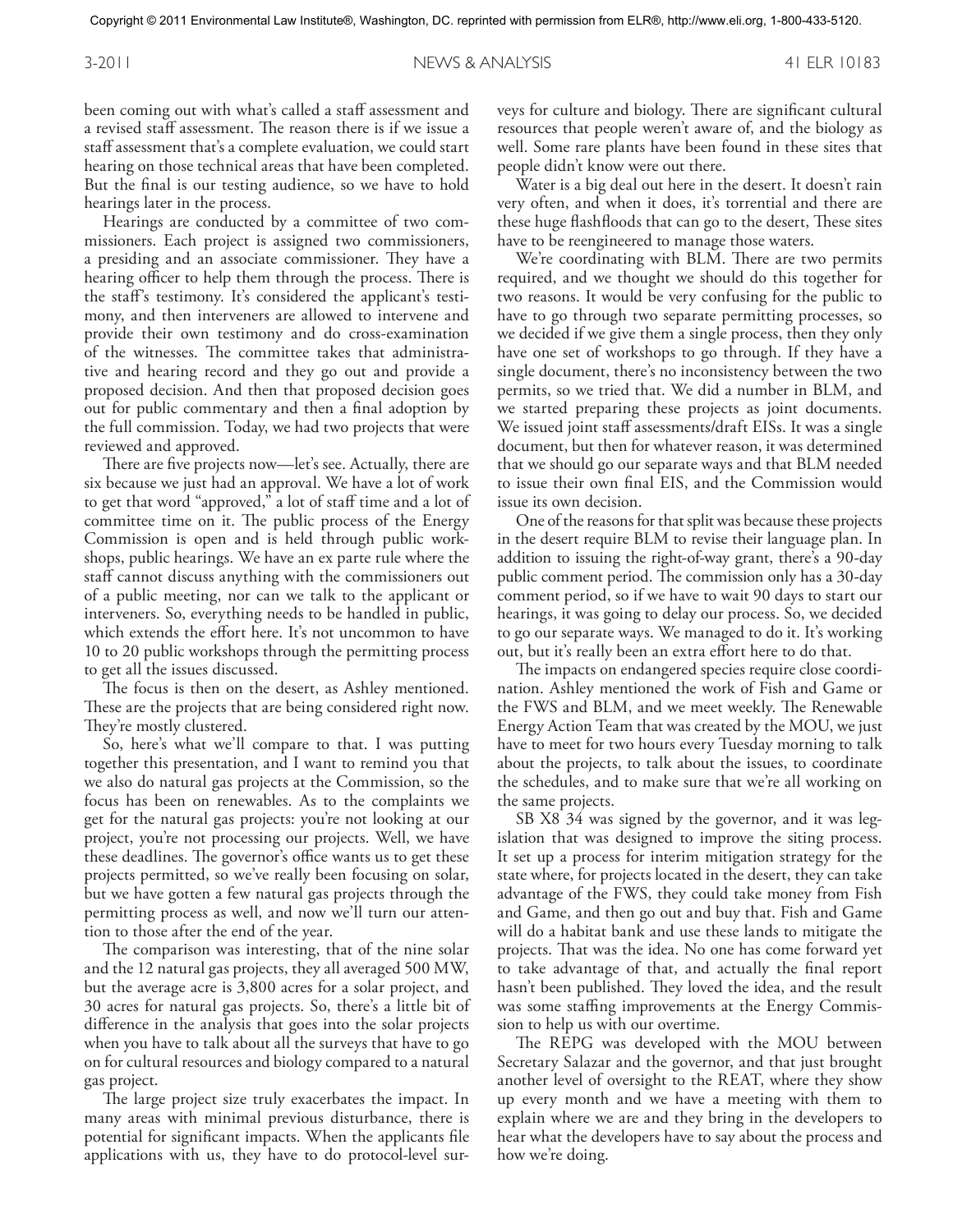Then, finally, the Desert Renewable Energy Conservation Plan. This is what started the REAT. It was the decision that for future permitting—not now—it would be good to have areas of the state designated for places that we'd like to see development to occur and then with that development, areas we'd like to see conservation happen to balance that development. So, that's the plan. We've embarked upon this huge natural community's conservation planning effort, in effect, a combination habitat conservation plan for the desert.

We've hired an executive director and assistant executive director. We've got some consultants hired now. We've had some stakeholder meetings, and we're moving forward on that process, and we hope that that's done by December 2012. So, when that's complete then, projects that locate in areas that have been identified in that plan will have the advantage of easily obtaining their endangered species take permits from both the federal and the state levels. That's the purpose of that effort.

External critical path: we ran into a little glitch with our working together with BLM on cultural resources. We accidentally gave away big sensitive cultural resource information to one of the interveners, and we had to get it back. We had to have a hearing to decide that in the future, BLM owns the data and we just get to borrow it when we have our projects talking with them. So, we fixed that and we got the data back to them, but it cost us a little delay because we couldn't complete our analysis without the data.

Legal vulnerability: if you don't do a good job, if you don't follow the process, and if you don't put out a good document, you have vulnerability. Biological resources have been huge. There's been essentially no giveaway on the desert. It's being mitigated for the impacts. The mitigation is sometimes 1:1, sometimes 3:1, and the quality of the habitat that'll be used to replace the land that's going to be used by the solar projects is going to be better than essentially what's being used.

Finally, you can't do this project without this transmission. All the projects that we're going through now that we fast track have their transmission figured out. They've got interconnection agreements. They've got essentially large generation-interconnection agreements with utilities. It's the next set of projects that we have to understand where those projects are going to be located and then what kind of transmission that's needed to connect those projects.

In summary, hearings are being completed. We had two today at the business meeting. We've got, I think, only three more projects left with the Commission that we're finishing up on. We should be done by the end of the year on those three. BLM is writing records of decisions. FWS is putting out opinions. Things are all coming together. The next step is compliance and construction. When you get the decisions, they really have hundreds and hundreds of conditions of certification associated with them, so there's a long list of things that have to be accomplished before they can go out there and start construction. That's what we're focusing our efforts on now, it's getting staffed to be able to review those submittals and make sure that they're going to have those things checked off and be able to start construction when they need to.

Crossing the finish line, these final arrangements have to be made, final power-purchase agreements. The PUC [Public Utilities Commission] and [Southern California ] Edison have to have credible transmission arrangements approved. That's another approval that these projects need at DOE. DOE loan guarantees need to be secured, project financing closed, project owners meet substantial construction requirements, and the cash grants be paid.

#### **IV. Distributed Generation**

**Sue Kateley:** The conversation is going to shift a little bit because my colleagues from the government, federal and state, were really talking about utility-scale solar, which is basically remote, large-scale systems that are out somewhere away from where we are. And on day-to-day, you know that air conditioner loads are pretty high here in California, so we're using the energy here, and what they were talking about is making the energy somewhere else. So, I'm going to talk about making the energy here. That's called distributed generation close to where the load is.

When people say solar, they don't really talk about the different subcategories of solar. Solar is not a generic term. A solar PV cell is for generating electricity. A solar waterheating system is for generating solar water heating. The kinds of systems that Roger was talking about are concentrating solar systems that use either large mirrors or big troughs that focus the sun's energy on a tube that then carries and transfers fluid to generate electricity through a turbine.

So, what's CALSEIA? CALSEIA is the Solar Energy Industries Association. We were founded in 1977. We have a 15-member board of directors elected by our membership. We are contractors, manufacturers, and distributers. I'd like to point out that CALSEIA is made up of both the world's largest solar companies and California's smallest solar companies. If you look at some of the history of the companies that are doing business today in California, many of them started in their garage and, oddly enough, the guys that are now big forgot that. We have a history of leadership and success on tax credits, net metering, property tax reassessment exemptions, the state solar rebate program, and building code standards. We've done a lot and collaborated with others.

Our focus is principally on distributed generation. I'm in a new mode here when I start my presentations, because we've actually had some fatalities, now and that bothers me, so I made a commitment to myself that every time I do a presentation, I'm going to talk about safety: worker safety, personnel safety, equipment safety. If you're working with companies that are developing projects, your safety plans need to be enforced. They can't be just talked about; they have to be implemented. [Speaking to Roger] I know you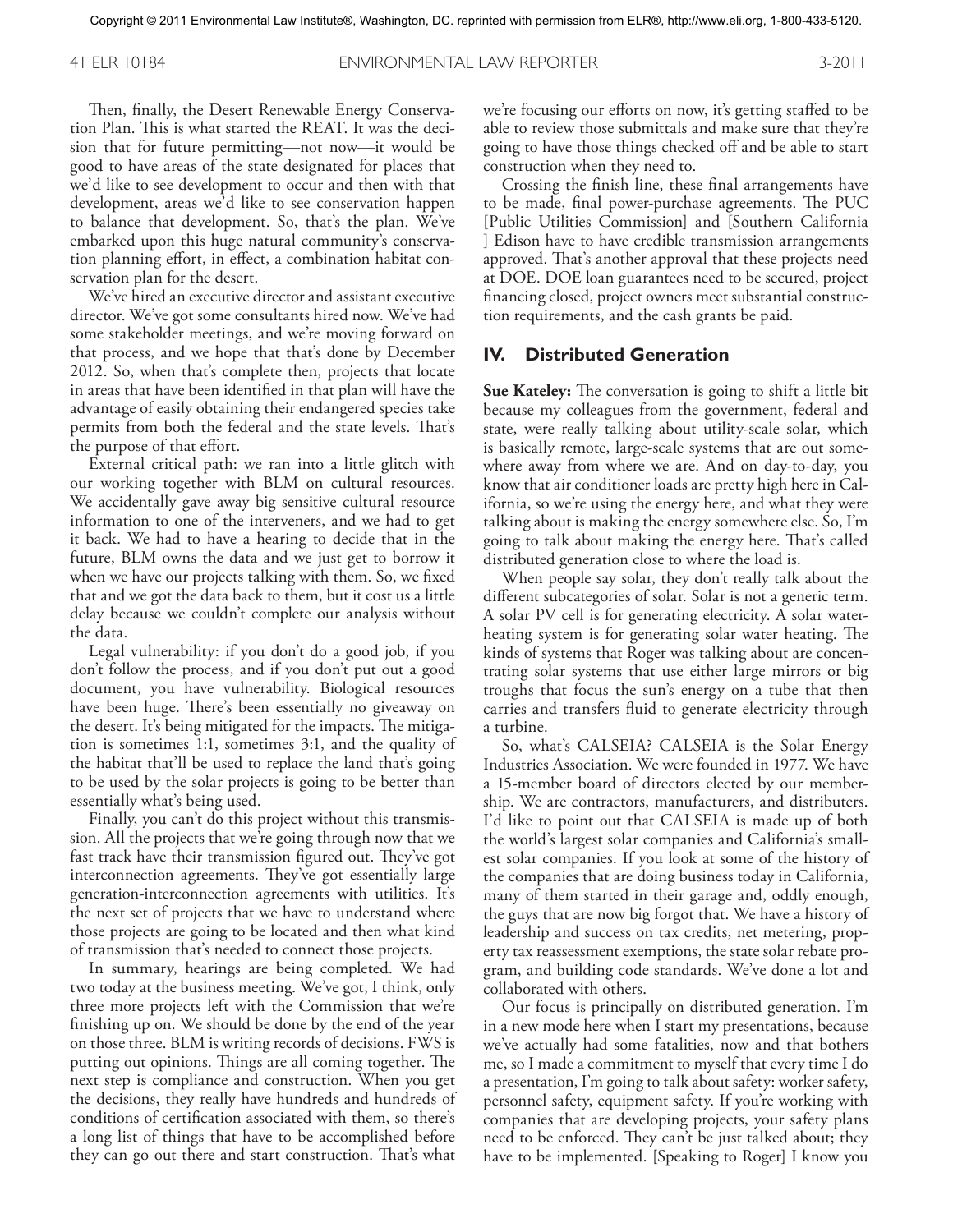have that now in your project reviews, and I'm really glad to see that, but it's got to be more than a piece of paper. It's actually got to be done.

Ethics is an issue. There are a lot of companies out there that are making claims. CALSEIA is actively working to try to encourage newcomers from being unscrupulous. We're concerned about customer satisfaction. I started in the solar industry in the 1970s and honestly thanks to the tax credits that brought a lot of new people in, it actually hurt the industry's reputation, because people were buying tax credits instead of solar products. So, we ended up with a lot of people who were dissatisfied with solar. It hurt its reputation, and it's taken decades to bring it back again. I'm very worried about that scenario happening now, a lot of people are making claims that can't be fulfilled. I see that both on the large scale as well as the residential scale.

The little list, there are the different kinds of technologies. Understand that solar thermal can do air-conditioning on your home and business. People don't think about solar for air-conditioning but it's doable.

Then I want to make sure I had pictures to make this a little less boring. So, this is a picture of a distributed generation system. Unfortunately, it's not in California. It's in France. It's a two-MW system. It's about 16 acres. A two-MW system by a California qualified solar contractor probably takes about four months from start to finish to start digging and start generating, so it's about a fourmonth project. So, when we talk about a couple of years or a lot of time to get the permit, the actual construction time is quite short.

Now the smaller the project, these are now smaller distributed generation systems, the top photo is a wastewater facility. It's a 50-kilowatt system—okay, watt, one watt, 20-watt compact fluorescent, one kilowatt, one MW, one gigawatt, one terawatt, so you get a thousand steps up there. So, this is a 50-kilowatt wastewater facility plan on a rooftop in northern California, then the bottom one is a one-half-a-MW system on a rooftop at a school campus here in California. So, it gives you an idea of some of the ways that you can see distributed generation. It doesn't actually have to be on the ground. It doesn't have to be large. It's totally scalable.

So, the potential for distributed generation in California was recently analyzed in a California PUC working group and they estimated just the rooftops—actually, no, the 20 MW sites were not rooftops—27,000 MW of 20 MW sites. That 20 MW and below number is for something called a qualified facility, so that's why the PUC in California was specifically looking at that. They also looked at large rooftops, rooftops with a one-third of an acre or more. There are actually large warehouses spread all over California, and if you fly into Burbank like I do, you see them all, and there are no solar panels on them, and you wonder why. We'll get to that. So, there's about 11,500 MW available in those kinds of rooftops. The PUC did not analyze smaller rooftops like your Targets and your Safeways and things like that. So, there's actually quite a lot of land that's already disturbed that's available for renewable energy generation.

Now, totally truth and honesty here, I'm here for solar. I'm not here for wind—love it; not here for biogas—love it; not here for fuel cells—love them too. So, I'm really here about solar today, but I want to make sure that we know that in general when you're talking about renewables, there are other technologies that are out there. It happens in California because of our air-conditioning load. Solar works best when it's sunny, and generally when it's sunny, it's not windy. So, what happens is that our solar actually is working pretty well when we need the electricity.

DG [distributed generation] industry opportunities are just beginning to emerge, mostly because if you went back just three years ago, we were way too expensive, we couldn't compete on a cost dollar per MW basis. But in the last probably three years and particularly in 2008, our capacity production worldwide grew and our prices came down, so that is actually making us, in many cases, some of our technologies on distributed generation are now competing on a dollar per MW basis with some of the large CSP projects, which is pretty exciting. It means that we're basically a stalking horse for them in terms of cost perspective. And we're getting better and more efficient all the time.

However, our policies, our regulations, our rulemaking, and all of that has not caught up with that, so we got a little bit of a disconnect going on that's making it a little bit difficult for us to get the utilities to procure distributed generation projects. The current way that these large-scale solar projects are selling into the market is through power-purchase agreements negotiated with or through solicitations by the investor-owned utilities or the public utilities. In the solicitation process, it's complicated and expensive. That has actually shut out the smaller developers. The smaller project developer doesn't have as much capital investment, so there isn't much money available to negotiate these contracts. So, in a sense, it shut the distributed generation projects out of the competitive solicitation projects.

There are some new utility procurement programs going for small-scale solar. Southern California Edison, PG&E, and San Diego Gas & Electric just started new distributed generation programs. There are also solicitations, and they are in fact solicitations that are, again, designed to attract the larger of the folks that are developing projects, so even they're shutting out the little guys. And then there are a few other variations that Southern California Edison offers.

The PUC recognized this here in California. They developed a program that they proposed called the Renewable Auction Mechanism. This program has not yet been implemented. In fact, comments were just due a couple of days ago. If you would like to read those comments, they're kind of fun and interesting. Mine are in there, mine aren't as fun or as interesting.

I want to make very clear to everybody here that when I talk about DG, even though I think DG is fantastic, some people are characterizing DG as an alternative to largescale solar, and I want to make it clear it's not an alterna-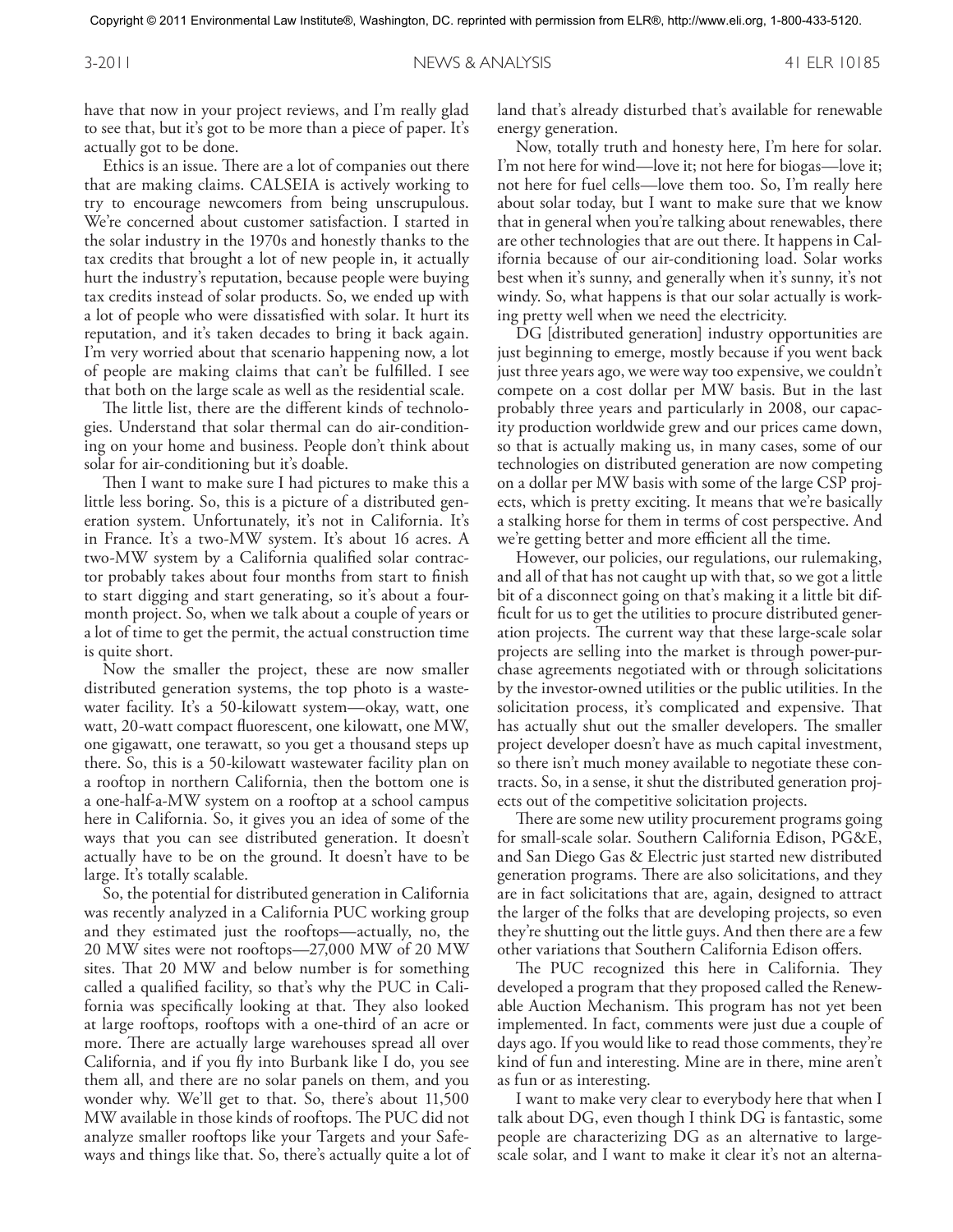tive. It's in addition to, it's in combination with, but it's not instead of. You still need it because we've got the lights on in the room, we need the air-conditioning, we have to run our laptops, we have to charge our cell phones, you still need to have electricity in the state. And you need to get it from many different sources, and we should avoid like in a sailboat, don't all jump over to one side of the boat and say that's your single solution. You want diversity so you want the large-scale solar, you want the DG, renewables, you want it all, but you want to be careful about how you plan and develop these projects.

So, the missing element in California and actually throughout the United States, except in a couple of small pockets, is something called the feed-in tariff. The way we get renewable generation in small scale is through something called a feed-in tariff. It's a prenegotiated contract. It's your standard agreement, here's the price we're going to pay. Once the small developers know what the revenue is, the cash flow from the project, then they can go out and they can get a bid and build it. If they can get a positive cash flow, they will build those projects, but they can't bid in to an unknown, because of the cost of the bid in the larger solicitations. So, we need a feed-in tariff.

There are challenges to getting a feed-in tariff. The biggest issue is that the current law in California uses something called the market price reference. It's basically the cost of electricity from an efficient natural gas generator. There really aren't that many efficient natural gas generators out there, so essentially you're comparing the generation from renewable technologies to a mythical beast, which is unfortunate.

What that does though is it keeps us from developing renewable generation close to load centers where, for example, if you went today to go get a permit from the South Coast Air Quality Management District for a natural gas generator in downtown Los Angeles, it would be an amount of money that would be astronomical. If we put a solar facility in downtown Los Angeles, it would be please go ahead; it would be practically a zero environmental cost because you're already developing on disturbed land. That is not factored into the equation of determining the payment for renewable energy generation. What that is, it's almost like a little eminent domain take. You can develop your solar projects here, but you won't get paid for its value.

CALSEIA proposed legislation to do a value-based feedin tariff. It was enacted in 2009, and signed into law in August. It's SB 32. We are awaiting the PUC to implement that. They have not been enthusiastic about implementing it, and I'll tell you a little story about that because I know I'm going to run out of time, but it specifically targets projects up to three MW, so they're small to as low as one kilowatt, so it actually would cover residential, industrial, commercial, and small agricultural parcels.

This is a brand-new chart from the Los Angeles Business Council. What's interesting about this chart was the Los Angeles Business Council hired the UCLA Business School to look at what a feed-in tariff would look like for a 600-MW feed-in tariff program in the Los Angeles Department of Water and Power area. Interesting challenge because they have very low rates there, because they haven't retired those coal plants yet, so their rates are quite low.

They took a scenario where they chose different payment levels for cents per kilowatt hour for renewable generation. For residential, the rate was like 32 cents per kilowatt-hour. For commercial, it was 16 cents per kilowatt-hour based on the size of the system, economies of scale. And they hypothetically threw out what the payment stream would look like and what the cost would be to rate payers. What they found out was if you sign a contract for a price today just for 20 years, it actually takes about eight years, and then it becomes a revenue generator for the citizens of Los Angeles. So, there are short-run costs; yes, it's going to raise your rates a little bit, but in the long run, it's going to be to your benefit.

So, renewable energy generation costs are declining. The balance of the system, the install cost, the hardware cost, the racking and all that, that's also improving. Equipment standards and construction codes, if you just go back a couple of years ago, the type of technology that you installed two years ago is different than what you'd install today. Since it takes three years for a code cycle to change the equipment standards, they're always lagging behind the technology, which causes some really interesting challenges for the industry.

The important thing about distributed generation that I talked a little bit about is they're located close to load. It does reduce some of the transmission improvements and upgrades that we need, and it can, in many areas, reduce the need to improve distributed-line capacity. So, transmission lines for the big guys look like trellises, distribution lines are the power polls down your street.

Local environmental health benefits, for those of you who work on environmental justice, I spent a lot of time with those groups. It's really sad because the people who are low-income, affordable housing tend to live in some of the worst polluted areas. We need more distributed generation in those areas to help clean up the air in those communities. It also creates jobs there and is very involved in apprenticeship standards with both the trade unions and with the local pre-apprenticeship programs. And of course, it reduces the time of delivery problems. We get congestion on the distribution lines. When we have everybody asking for electricity at once, that's called congestion. Solar generation at the other end of the distribution line will reduce congestion.

Here's your alphabet soup: the Federal Power Act and PURPA [Public Utility Regulatory Policies Act]. Essentially, they say that the price that can be paid for qualified facilities is the avoided cost to the utility, which is essentially the utilities saying no more than the price of natural gas. They have threatened to sue the California PUC about setting any price that's different from that. In fact, the investor-owned utilities say a feed-in tariff is illegal, and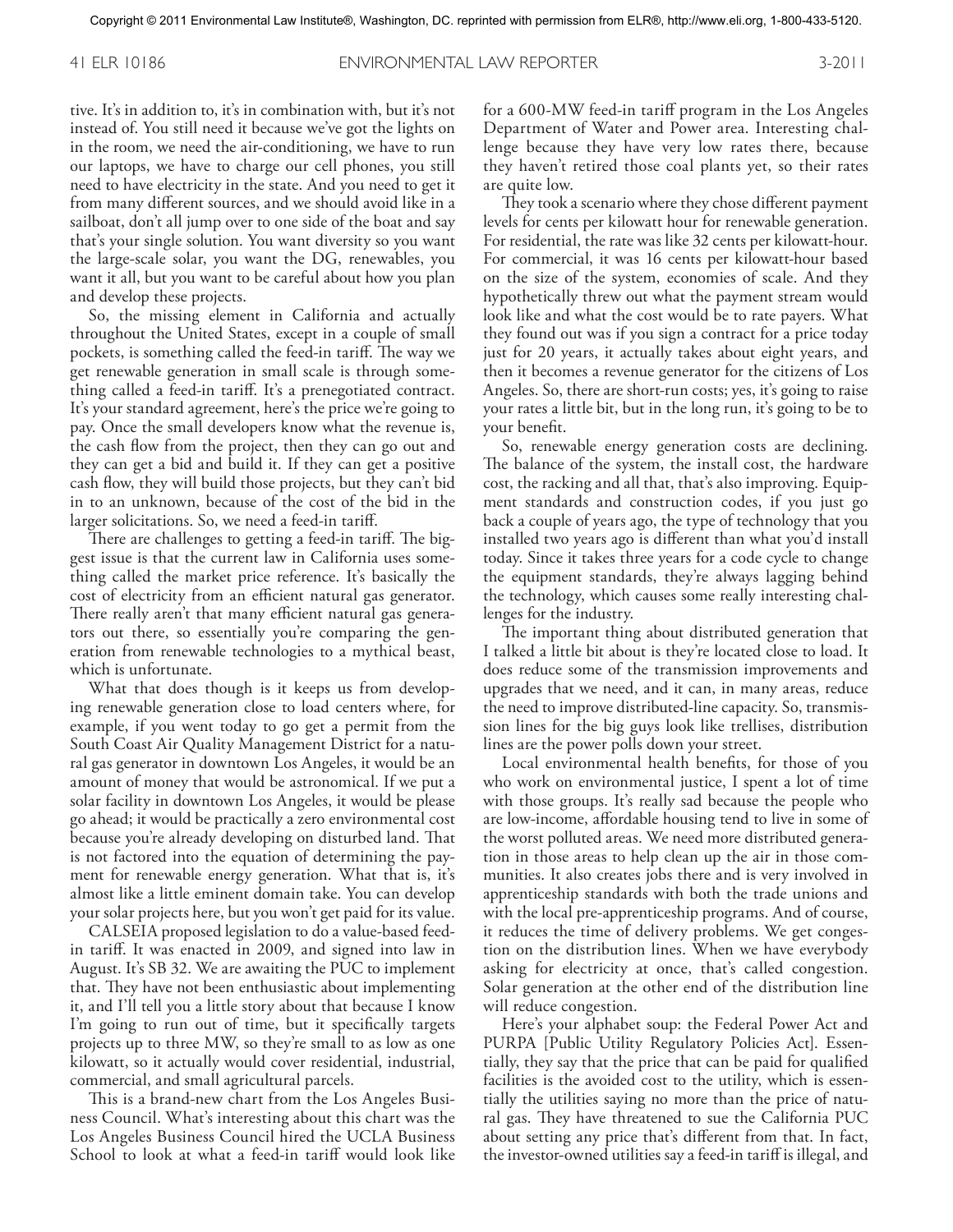if it's a reverse auction, it's illegal, so apparently we do nothing. But I'm working with the utilities and hopefully we can convince them to do a voluntary program.

Understand REC trading, the gaming that's going on, the out-of-state power. What they're doing is they're trying to get renewable energy certificates reserved out of state to sell into state, so there's an issue there.

Interconnection, I'm not going to go into that, but that's actually a very deep level that will drive you all crazy. Understand there are about five federal and state agencies. FERC [the Federal Energy Regulatory Commission], the PUC, the Energy Commission, never forget the California Integrated System Operator, the ARB [Air Resources Board], and I did forget the WDAT [Wholesale Distribution Access Tariff] process, which is the distribution-level interconnection process.

Time is of the essence where tax credits are currently slated to expire at the end of 2016, and that's actually a major economic benefit to justifying the capital cost to these systems.

#### **V. Siting and Species Concerns**

**Joshua Basofin:** I was contemplating the title for this panel, and I thought Perfect Storm. I saw that movie, and I don't remember it working out that well. So, maybe that's why I'm here, to talk about what the potential pitfalls are, especially from an environmental perspective and specifically of wildlife and habitat perspectives, since that is the mission of my organization, to conserve native wildlife and their habitat.

I'm going to start by talking about the environmental community's perspective on our renewable energy portfolio, at least from Defenders and our partners' perspective, and then get into a couple of the projects of the CEC [California Energy Commission] because I spend most of my time before the CEC. Defenders is an intervener on a couple of projects and may be an intervener on a couple more cases. So, I'm going to talk a little bit about how the cases of the CEC that we've worked on have changed and become sometimes reconfigured based on biological resource issues.

So, from the perspective of Defenders and our partners, a diversified portfolio really is key, and this gets into a little bit about what Sue was saying about how you can't just have DG. I appreciate her perspective on distributed generation and the necessity of it, but I think it's absolutely correct that we need a diversified portfolio, we need energy efficiency measures, we need distributed generation, and we do need some of her utility-scale facilities. Diversifying makes sense economically. You don't want to put all your eggs in one basket. Some of these utility-scale technologies are nascent technologies. Some of them have had limited development at a utility scale. Some of them haven't had any development at a utility scale.

One of the big projects that I've worked on is the Calico Solar project, which uses Stirling engine technology, and

the largest Stirling dish engine project thus far was a 1.5 MW project. Now we're contemplating ramping up to several hundred MW, a massive scaling up of that technology. It makes sense to diversify to make sure that we have these different types of technologies to provide renewable electrical energy for California.

Diversifying helps protect our desert ecosystems. As Roger and Ashley have alluded to, there are huge issues with the amount of land in the Mojave Desert that we are appropriating for some of these projects. We've really got to make smart decisions about how we're siting these projects, and I'll talk a little bit about how those decisions we think should be made.

Treading lightly on the desert, how do we do utilityscale and protect our desert ecosystems at the same time? We need to do this responsibly. Environmental groups, including Defenders, the NRDC [Natural Resources Defense Council], the Sierra Club, and a host of other groups developed criteria that we are recommending be used by the various agencies—BLM, the FWS, the CEC, the permitting agencies—in looking at what types of lands should be looked at first for siting, what are the characteristics of those lands?

This is just a brief aggregation of some of those criteria: mechanically disturbed private lands so lands that were previously mined, lands that had intensive agriculture that were deep-disked, major surface disturbance that's really precluded any type of habitat value. Brownfields are always good. Public lands with little resource value. Locations that could be served by existing substations, transmission lines, and load centers, so that we don't have to build more transmission lines, we don't have to build ties into transmission lines. And locations that minimize the need to build new roads, some of these new facilities require a tremendous amount of new roads in order to get the access with the washing trucks and the maintenance crews that are necessary to maintain them.

This is a little bit of a tongue-and-cheek title here, but I think really it comes down to looking at the biology and it's important, a lot of my colleagues in the environmental community have developed this mantra: Smart from the start. What we've seen were some of the fast-track projects this year in BLM, and the project applicants have looked at a site, but they haven't looked at all of the resources that might be on that site before identifying it, and before you know it, we have an application for certification at the CEC, we've got an application for a right-of-way at least at BLM, and we're moving forward at an extremely high velocity before we've even done the basic biological surveys and other ground-truthing that we need to do to see what resources are actually in that site. We really need to look at what the conditions are on the site before that train leaves the station.

The CEC has mandates for protection of biological resources. The CEC is the CEQA regulatory program. The Warren-Alquist Act has protections for environmental resources. These projects do have to comply with the Cali-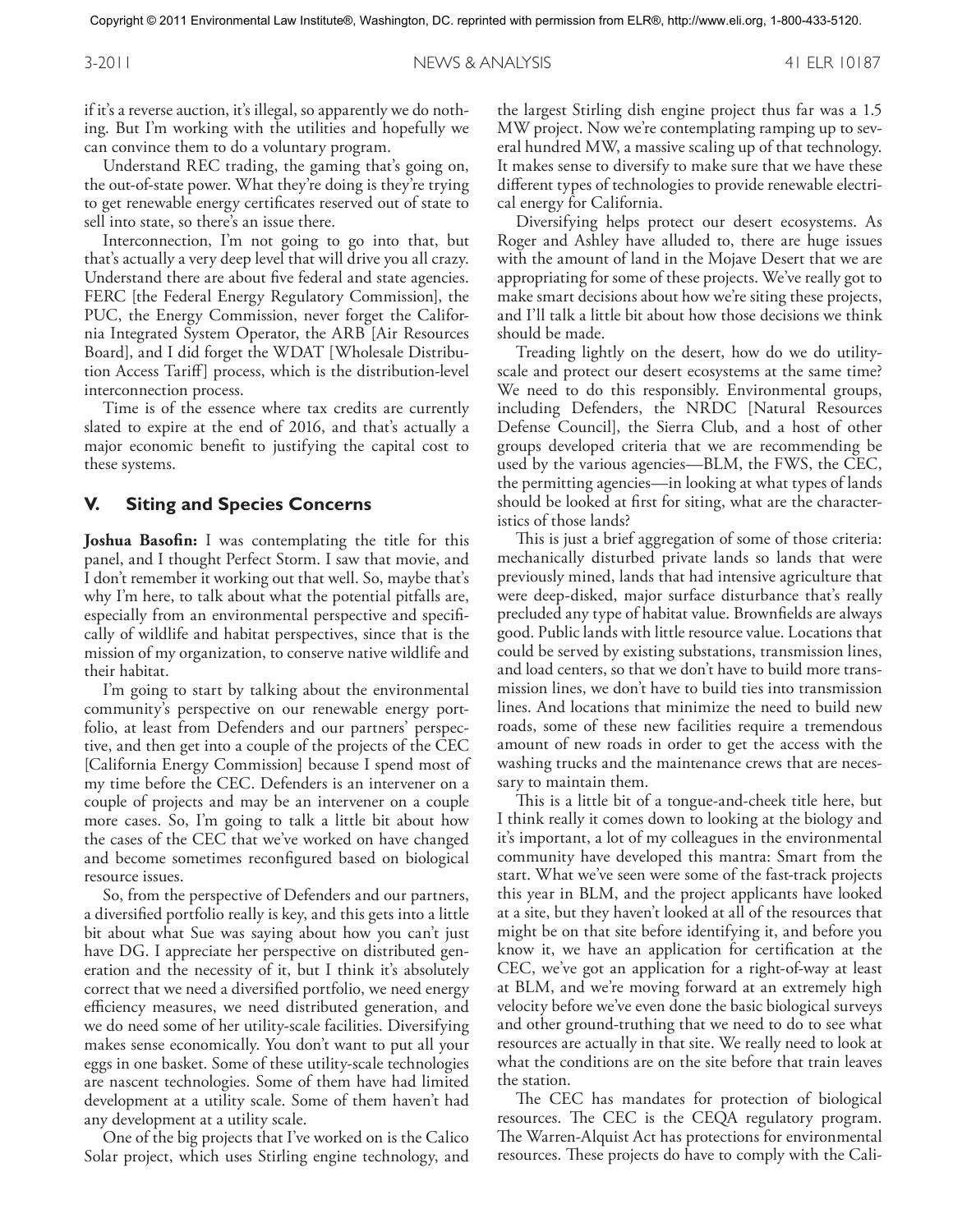fornia Endangered Species Act. Roger is correct that the site certification is a one-stop shopping, but in our opinion, there is a necessity to comply with particularly §2081 of the Fish and Game Code, which is the Incidental Take Permit process. On the federal side, you have of course NEPA, where projects are sited on BLM land. You've got FLPMA [Federal Land Policy and Management Act], which is the organic statute for BLM, and you have of course the Endangered Species Act (ESA),<sup>4</sup> usually requiring a consultation with the FWS.

So, here are a few examples of affected species. On many of the sites that we've seen proposed for the Mojave Desert, golden eagle, as Ashley referred to, we also have burrowing owl, which is a special status species. Really, the focal species in a lot of these projects is the desert tortoise. This is a species that's listed as threatened under the federal ESA. It is declining throughout its range, its range being the entire Mojave Desert in California, Arizona, and Nevada. And frankly, recovery actions for the species have not been working. There's a consensus among wildlife agencies and scientists that those recovery actions that were set up in the recovery plan simply aren't working.

This is a tremendously sensitive species. Unfortunately, for a number of these projects, there are a lot of desert tortoises on the sites; some of them have 15, some of them have 50. The one I'm working on now, the Calico Project, originally had up to 200. That project has been cut back significantly, in part due to the potential impacts to desert tortoises from the full footprint. This is a species that we're going to continue to see observed through surveys on these sites, and we're going to have to deal with it somehow. Whether it's translocation, whether it's avoidance, I don't know. I'm going to talk a little bit about translocation in another slide.

White-margined beardtongue is a very rare species that has really only one community of occurrences left in the state of California in the Pisgah region, where the Calico site is proposed. So, we've got to be really careful about how we deal with the white-margined beardtongue, and make sure that it is fully protected and that it's not in jeopardy of going extinct in the state of California. Some of the mammals, the badger, the bighorn sheep, desert kit fox, giant kangaroo rat—all prevalent on any of these sites.

I want to talk about two projects that have gone through the CEC site-certification process and have had significant changes or even delays when going through that process. The Ridgecrest Solar Power Project—this is a solar parabolic trough technology proposed on a site near Ridgecrest. The staff recommendation in the staff assessment was denial because the biological impacts, according to the staff, could not be mitigated. Many of those impacts related to the Mojave ground squirrel and therefore, Solar Millennium, the project proponent, opted to pull that project back to do a two-year study to determine what the impacts of the project might be on the ground squirrels' habitat and its connectivity to other habitats. That was probably a good decision.

What we're seeing is there's such a rush to get these projects through the permitting process to secure funds and DOE loan guarantees that unfortunately we're not seeing the type of analysis in the staff assessments that we'd like to see. We're not seeing comprehensive surveys. We're not seeing a full assessment of impacts. We're not seeing the type of avoidance measures that we'd like to see. We're seeing in-lieu mitigation that is essentially punting mitigation, compensatory mitigation to a later time. And we're not used to seeing these types of things in an environmental analysis, so to see the Ridgecrest project say, "hey, we're going to pull back and wait to see what kind of an impact we're really going to have on the species" is refreshing.

Calico Solar Project, this is a Stirling dish engine technology. This is a nascent technology. This is the one that I mentioned that has only been developed at a 1.5 MW capacity as a pilot plant. Originally proposed on 8,200 acres, the company cut it back to 6,200 acres in response to concerns from the FWS and the Desert Tortoise Recovery Office to maintain a linkage movement corridor in the northern portion of the site. Then, after an order that was subsequent to the evidentiary hearings at the CEC, the committee said that they couldn't recommend approval to the full commission for this project due to the impacts on desert tortoise and bighorn sheep, and so they cut it back again to 4,600 acres.

So, what we've seen here is a 45% decrease in the area of the project. Now, in my opinion, Defenders' opinion, we could have avoided that if we had, as I said, looked at what the resources are early on, smart from the start, do comprehensive surveys, make sure we know what's out there before we file, before we're having companies expending major investments into projects and really look at whether the site is appropriate. In our opinion, it's still not an appropriate site.

I wanted to talk a little bit about desert tortoise translocation. As I said, the desert tortoise is one of the focal species because it is declining throughout the desert. This is a really problematic process. A lot of the information that we're seeing now about translocation is coming from the expansion of the Fort Irwin military base, which precipitated a very large-scale desert tortoise translocation effort. The information from that translocation is sort of trickling in, but we've seen that each year, there are more and more mortalities of desert tortoises that have been moved.

Why is that? You move desert tortoises, you take them out of their native habitat, you put them into a new habitat, and there's a whole host of problems that could happen. There are diseases in the receiving population. There's a question about how much forage is available to them, how much food there is to eat in their new habitat, there's a question about whether they're going to acclimate to that new habitat, whether they're going to turn around and go right back home like most of us probably would do if we're pulled out of our houses and thrown into Milwaukee. Not

<sup>4. 16</sup> U.S.C. §§1531-1544, ELR Stat. ESA §§2-18.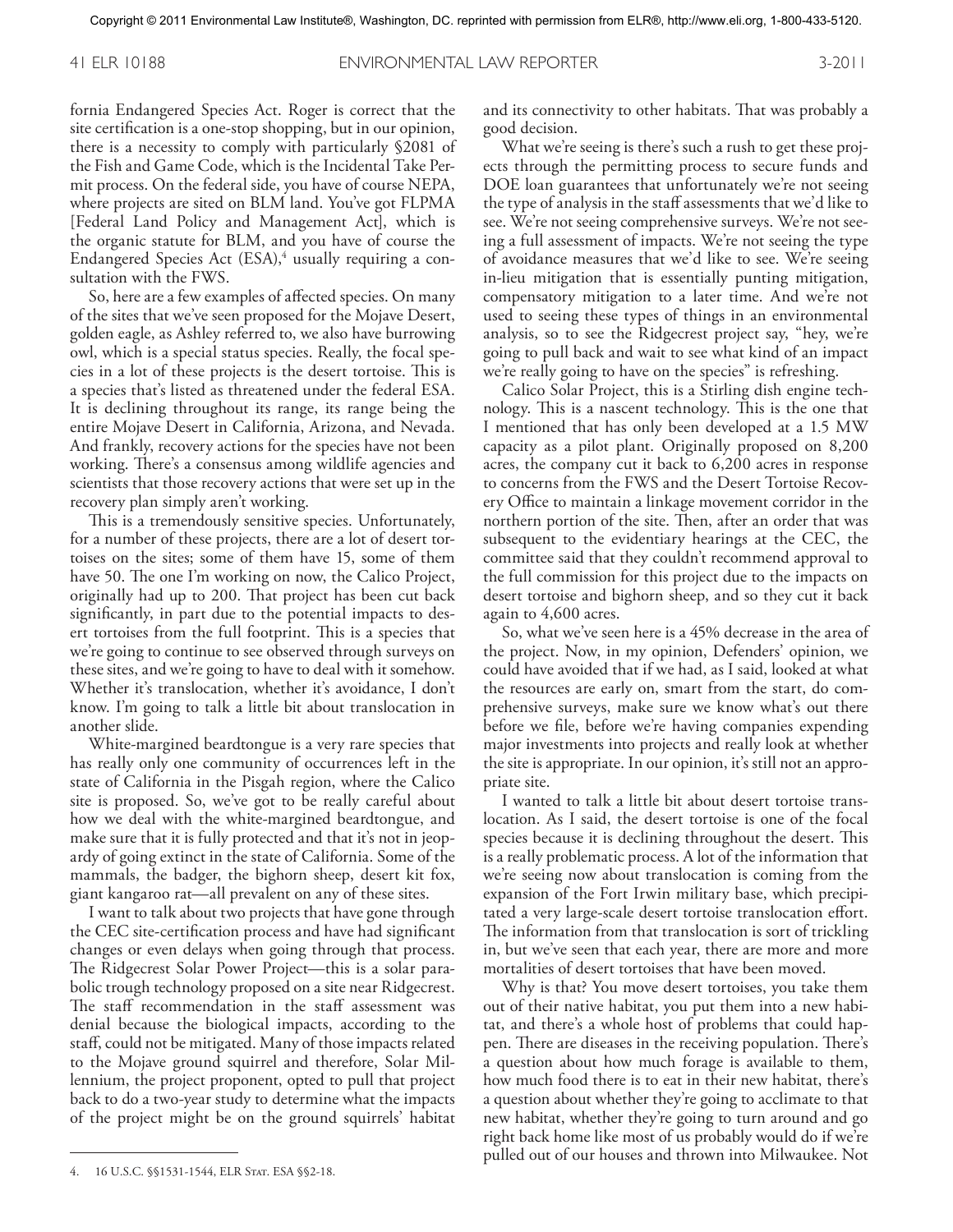that there's anything wrong with Milwaukee. I went to school in Wisconsin. Milwaukee is a fine place, but I don't want to be pulled out of my house and taken on an airplane over there and told to find another house.

These are tremendous levels of mortalities. We saw 25% in the first year. We saw another 25% in the second year. We're aggregating these mortalities because we're dealing with the same population, but we're seeing more mortality over the years. These translocated populations are really getting hit hard by predation, by disease, by the inability to acclimate to new environments. So, translocation is not a proven methodology. It's far from it. From this Fort Irwin translocation, we're really starting to understand the problems with that. And unfortunately, for many of these projects on BLM land, it is necessary to relocate or translocate desert tortoises, and there's really no guarantee that those processes will be successful.

So, what's my take on keeping fast-track projects on track? Looking at degraded and disturbed sites on private land near transmission is really optimal. This is a difficult thing to do. Often, private land sites accumulate enough private land sites to accommodate a large-scale facility like what we're seeing in some of these projects that are 5,000, 6,000, 8,000 acres, it requires a number of private land parcels. It's difficult to work with individual landowners, 30, 50, 100 different landowners to acquire those parcels. We know that. We realize that, but the fact is that bigger may not be better. Maybe we don't need to work with 100 landowners. Maybe we can cut some of these projects back.

A really good example is something that the company First Solar has been doing. They've been designing 50-MW projects or less on the I-10 corridor near Los Angeles. They said, look, it's really hard for us to find a site that's going to accommodate a 5,000-acre project, so let's look at some smaller sites and let's do a number of them instead of one large site. That's been very effective for them. They've been able to find degraded sites, sites that don't have significant biological resources. That's something that we in the environmental community very much support.

Alternatives, alternatives, alternatives, there's a mandate in the CEQA and NEPA that we have an analysis of a broad range of alternatives. The agencies, with all due respect to BLM and the CEC, I think have fallen short of that mandate. We need to be looking at private land alternatives. We need to be looking at site reconfigurations. We need to be looking at different technologies that are less impactful. It's extremely important that when we do that alternative analysis that we look at a whole host of broad range of alternatives that would serve the same basic objectives. That's the language in the CEQA and NEPA—the same basic objectives as the proposed projects.

Thorough biological surveys are absolutely key. Some of these projects do protocol-level surveys, but as an example of where they fall short, in the area of botany, a consultant to a solar company may do a spring botany survey. Well, the fact is that many desert plants do emerge and flower in the spring, but many of them don't—many of them come

out in the summer, some of them come out in the fall—and we've got to be looking at spring, summer, and fall occurrences of some of these plants or we're not going to get a foundational understanding of what biological resources we have on the site. That is really the key, because if we're going to look at the impacts and we're going to try to avoid them or we're going to try to mitigate for them, we've got to know what's out there in the first place, so information is absolutely imperative.

As I mentioned before, translocation is tricky, and so a translocation plan is necessary and it's got to be carefully developed. There's got to be a lot of matrices of analysis. We've got to look at: what's the forage in the receiving site; what's the disease level of the translocating population as well as the receiving population; what's the potential for those animals to be able to burrow; what sort of predation can we predict because a lot of this mortality is due to predation from coyotes and ravens? Frankly, we're not there yet with the translocation plan effectiveness, so that's got to be an evolving science.

### **VI. Discussion**

**David Lazerwitz:** How much can policy really impact and guide development here? I mean, when I look back on sort of what's occurring particularly in the solar area, you have a huge influx of almost entrepreneurial-type applications. I mean there are no restrictions on using federal lands that we spent a good time talking about, a lot of emphasis through ARRA funding, a lot of emphasis just through technology improvements that have occurred in large part in Europe because of the feed-in tariff.

At this point in time when you have applications pending, as the CEC and BLM do, how much after-the-fact planning can we really do to guide development? A good example of this is the PEIS [programmatic environmental impact statement] that BLM is working on and what kind of effect that will have, but even more generally, what can we do from a policy perspective to guide development?

**Ashley Conrad-Saydah:** At this point, we've taken on the suggestions for screening tools for the projects that we receive at BLM. What we can do is work with developers when they come in to show us an area where they would like to develop a project and say based on what we know currently, these are the issues we will face along the way. But what we can't say is sorry, we're not touching the application. And that's the challenge with the screening tools; it's that at this point, we can't be predecisional. If they want to go ahead and amend the land use plan, they can; if they go through that process, they can try to go through that process. If a developer goes into an area where a land use plan is amended and wants to develop a project, we also have to entertain that application.

So, unfortunately at this point, we don't have policies that tell us red light, stop, don't even look at this application. We do have to look at the application. I think BLM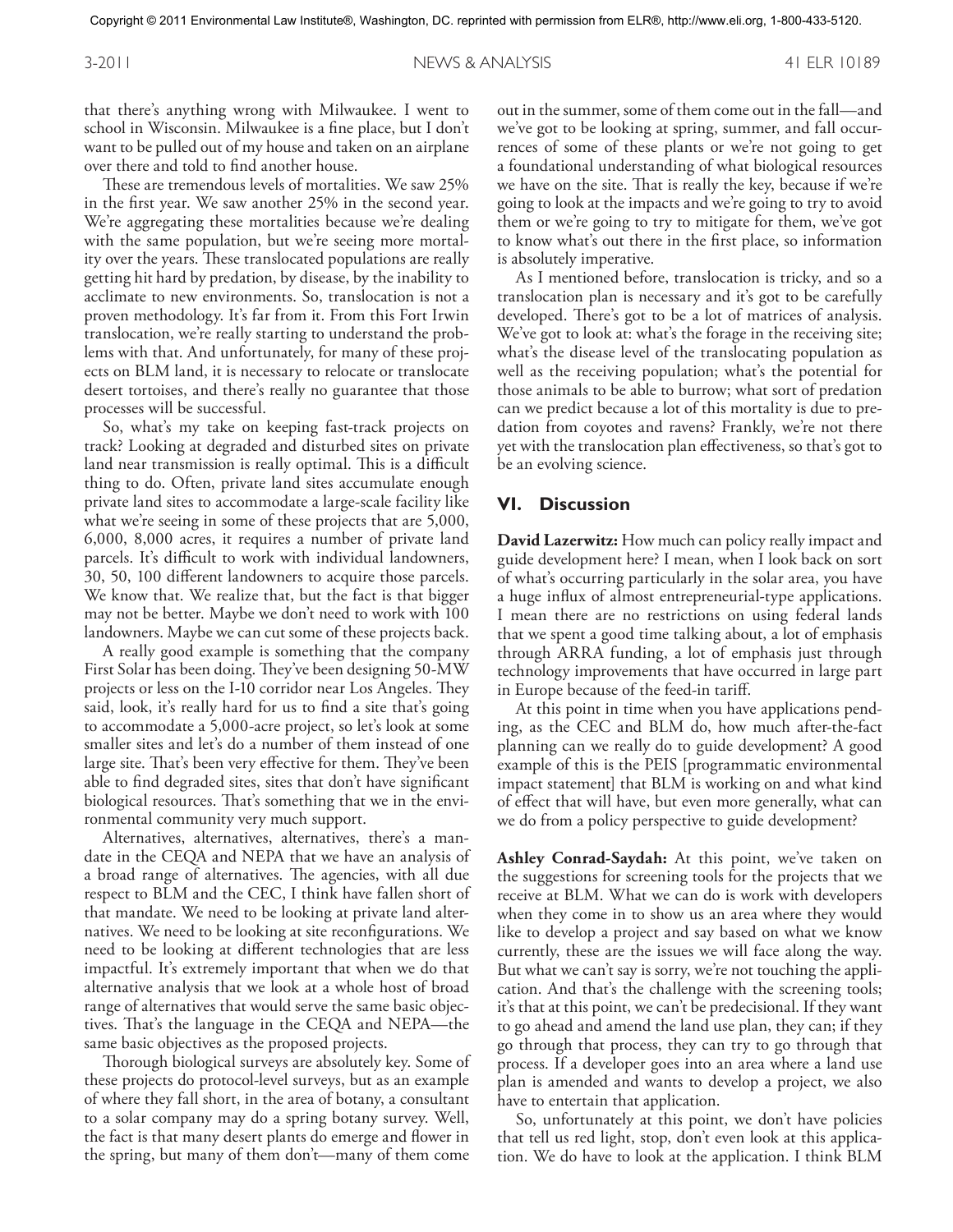needs to do a better job of the pre-application meeting, where we actually share all of the data that we have and we're sure that we've looked at what's on the land, we know more about that, but it also means we have to gather more data. So, unfortunately at this point, our policy tells us that when an application comes in, we actually have to entertain it and that, again, if we said no right away, we could actually be sued on that position before actually going through the analysis process.

Then, the other challenge too is DOE and Treasury conceived of these ARRA deadlines without consulting BLM and the CEC, the permitting agencies, without saying, hey, these are feasible to finish NEPA in 12 months or to meet the CEC deadline in 12 months. That was really frustrating for us, because we're land management agencies. We rely on partners and we rely on contractors to help us understand technology as we make our decision. So, that's also another important part of understanding policy—it's that the federal agencies actually need to talk more, so we don't have another situation where agencies that know nothing about land management or technology dictate what we have been doing.

**David Lazerwitz:** We've talked a lot about ARRA funding driving this obviously. What's going to happen after the ARRA? I mean this is a temporary measure. It's stimulus funding. Is there enough economic incentive without the funding?

**Joshua Basofin:** That's difficult for me to speak to from my position. I suspect that there will be. I am lucky enough to work with a number of companies that are open enough to talk with the environmental community to discuss the impacts of their projects and how we can change them or restructure them to be a little more environmentally friendly. And frankly, many of them have said we want to do this right. I can think of a couple of companies that have said we want to this right, and if it means that we are not going to be eligible for funding this year, then so be it, because we want to get this right the first time. We don't want to be sued. We don't want to find out later that we've had impacts that we couldn't conceive of because we didn't have the information available to us.

So, I think it will be. I think there's enough demand for renewable electric energy in the state of California and the regulations are accommodating enough that we will see these after this first tranche of fast-track projects. My understanding is there won't be a second tranche of fasttrack projects, that this will be it. And so I'm hopeful that there will be—how do I put this delicately—more thought and preparation going into the projects that are being proposed in the future. I know that is the intention of BLM and the intention of the CEC, and I can appreciate the extreme pressures that have been exerted on both the companies and the agencies from these ARRA and DOE deadlines. But in the environmental community, we're hopeful that these extremely fast time lines won't create a precedent for how we do business in the renewable energy siting area in the future. We're very much looking forward to working with the agencies and with the companies after the fasttrack project is over to look at the second generation.

**Roger Johnson:** We do expect there will be additional projects filed next year. We've had discussions with some of the developers who have current projects with us and some of the new companies that are new to California. But a little information about these projects, these projects are very large, but they're also phased. When we approved the Blythe Project last week, a 1,000-MW, the largest solar power plant to be approved in the world. It's really four 250-MW projects. That developer would be able to develop two of those projects, start construction on two of them this year, but the other two are phased in later.

As far as how we're going to handle these projects, the next tranche that people have been talking about, is that the DRECP [Desert Renewable Energy Conservation Plan] and I mentioned that planning process is going forward now and there's a requirement in there that there's probably interim mitigation strategy. So, any project that goes through permitting during the pendency of this plan needs to be looked at by the permitting agencies as if it's going to be essentially held to the same level of permitting requirement.

We are going to be more careful when we look at these projects in the interim now. There is the DRECP planning process and we're going to be evaluating these projects and looking to see how they would be consistent with what's being proposed for the final set of mitigation requirements, if you would.

I just want to clarify one thing that Josh said. When he said the in-lieu mitigation was essentially future mitigation, that's really not correct. In-lieu means there are two ways you can mitigate your project. You can take all your requirements if it's a 1,000-acre project and your mitigation is 3:1, you have to go purchase 3,000 acres and conserve it—improve it, have it managed for the perpetuity of the life of that land. You can do it yourself and so you're given the requirements, and the applicant could go out and purchase the land and turn it over to BLM or turn it over to somebody else to manage. Or, they can use an in-lieu fee process, where we tell them how much it's going to cost for someone else to do it. We have an MOU right now with the National Fish and Wildlife Foundation to do this work for us. But if the developer just doesn't have the interest or the ability to do that, we can tell them how much it's going to cost. When we say in-lieu mitigation, that's in lieu of doing it yourself; somebody else does it, but you pay them to do it.

**David Lazerwitz:** In terms of permitting, and we've talked a lot about the federal permitting processes as well as the CEC's jurisdiction, but you sort of have this disparate permitting process when you start talking about PV-owned private land. I know that there have been legislative initia-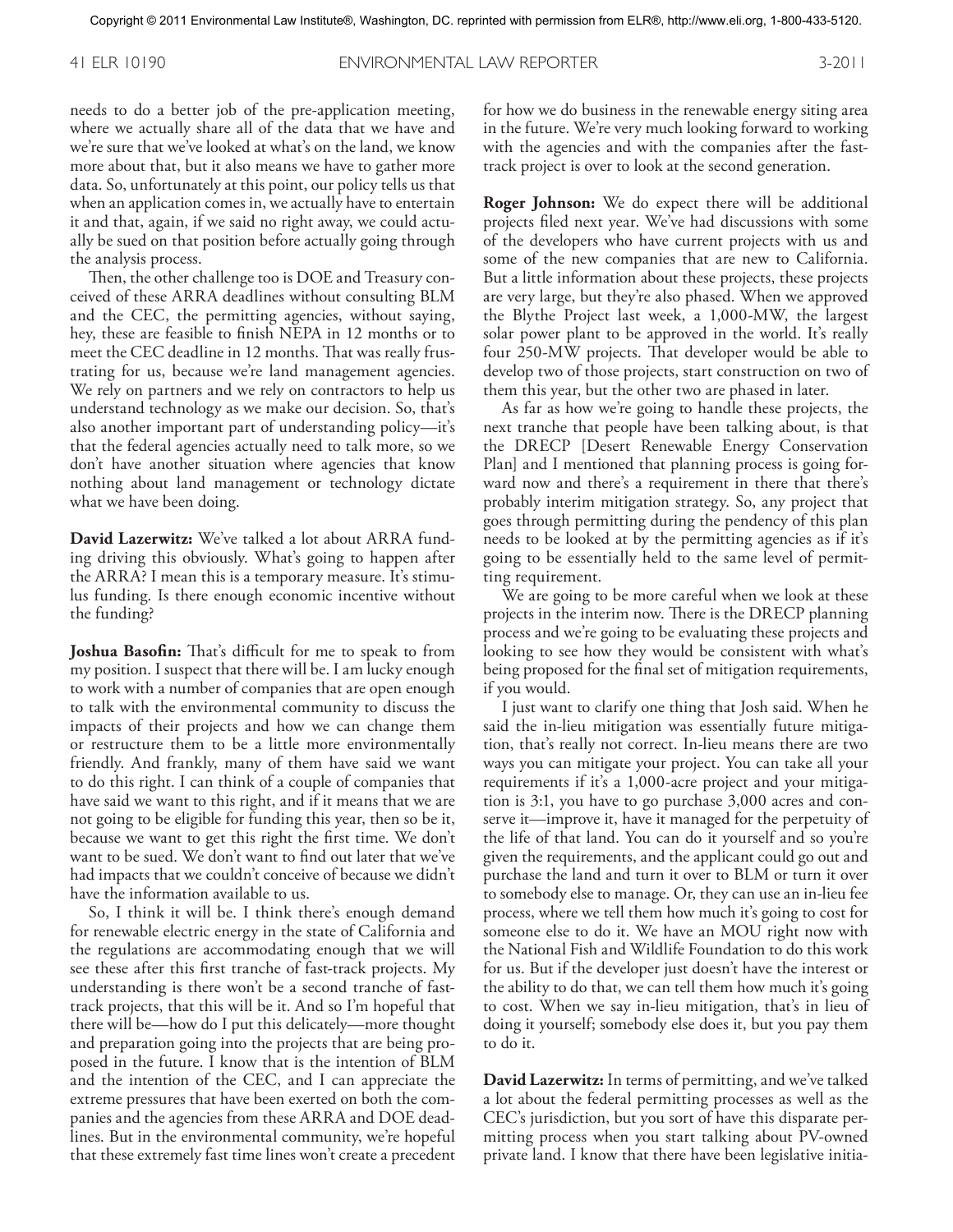tives in the past to bring PV under the CEC's jurisdiction, but any thoughts on having a more centralized process looking at private lands projects and dealing with different jurisdictions versus the centralized permitting authority with the CEC?

**Sue Kateley:** Because we're in the DG end of the market, we actually have to deal with the 900 local jurisdictions on a day-to-day basis, and the idea of them consolidating their authority is probably pretty much a dream. I think they like it that way. Rightfully so, there are some areas where they have very high aesthetic concerns or they're not willing to have solar in their community. We deal with that on a day-to-day basis.

Public policy design is really tough, but one of the things that is true today about federal tax credit that was true in the 1980s, particularly for PV, not for solar waterheating—it's only PV—there is no performance requirement, and there is no cost attached. You could put in a PV system that doesn't work and get a tax credit. The same is true at energy efficiency. You can go out and you can buy an energy-efficient device, have no material benefits from that technology, and you'll get a tax credit.

So, the customers who are driven to do tax management will buy a product without thinking through clearly, is this a good idea or not? There are a lot of poor quality products in energy efficiency too. Ask me about my dual-pane windows that failed, which really makes me angry more than you know because that was actually my thing about energy efficiency first, it was doing my windows first before I put my solar system on. It makes me very angry to have to go back and respend that money. So, energy efficiency has the same problem. I think that there are some risks now in solar in the same way.

I thought initially until I went to a conference last week that the best thing to do would be something like what the wind industry has. Their tax credit is actually a cents-perkilowatt-hour payment. Until I was talking to some folks at BLM up in the Pacific Northwest where they have wind farms generate a lot of wind, not coincident with when the demand is, the wind farms want to generate as much electricity as they can to avail themselves of the benefits of tax credits. And BLM is having balancing problems that leave them to try to spill more water over their dams, which affect the endangered species. So, it's a very interesting thing that policy design that's not fully integrated is really difficult, and there aren't simple solutions.

And I agree with what Josh said, and I also understand the challenges of the federal and state agencies. This technology is changing. What you are dealing with a year ago isn't what you're dealing with today. Same here, and I've been in this industry 30 years. I think it's a tough issue to design policy correctly.

**Audience Member:** I'm wondering if lessons that we're learning at the community-scale projects translate to processes at the city and county level?

**Ashley Conrad-Saydah:** I think first and foremost, our experiences with the REAT is really important, and this idea of getting everyone who's responsible for issuing a permit for that, whatever system it is that you're putting out there, that those agencies get together and actually talk and see, well, where do our schedules line up, how do we approve this, where could we have one report that would be suitable for all of us? So, I think the REAT is a really good example of something that should be replicated in other policy decisionmaking processes.

And then in terms of the environmental impacts, utility-scale impacts are just so big, and we're looking at underserved areas in some cases, so where you've got like a disturbed rooftop, I don't know how much would translate, but I think the suite of issues that we've looked at should be looked at in those other situations as well. So, we figure out issues along the way that when you look at that full list once we finish our lessons-learned activities, you can take that list and say, hey, let's check this box off and make sure we look at everything they looked at out there. And some may not apply, but at least it'll be a really exhaustive list.

**Roger Johnson:** When Ashley was answering your question, it reminded me of something we do have available for all local agencies, and that's the Best Management Practices Manual that the REAT put together. 5 The four agencies put together a list of permitting guidelines and best management practices for renewable development in the desert, but many of those guidelines and practices are applicable to any kind of a project. It identifies the areas that developers should be looking at. If they would include these activities, these design measures into their projects, it's really going to improve their permitting ability to get the project permitted in a more efficient manner.

**Audience Member:** The agencies are working more on the land use permitting side of what developers need to do. I just wondered, having gone through the process and taking policy that's a challenge to get through in a regular time frame and actually getting it through in a short time frame, are there any of the policies that you see going forward that you're going to try to influence or see some changes in?

**Ashley Conrad-Saydah:** I actually think that one thing that was good was foreseeing we have to go through this faster—I guess the review time in the agencies was better. We synced up our review with our field offices, our state office, our Washington office, and our lawyers, and made sure that everyone reviewed along the way. So, I think that because of this heightened need to get through the process, we were that much more careful about making sure that all of those reviews happened. That's not necessarily a policy, but it's an effect of the timing of policy that I think is actu-

<sup>5.</sup> This manual is available at http://www.energy.ca.gov/2010publications/ REAT-1000-2010-009/REAT-1000-2010-009.PDF.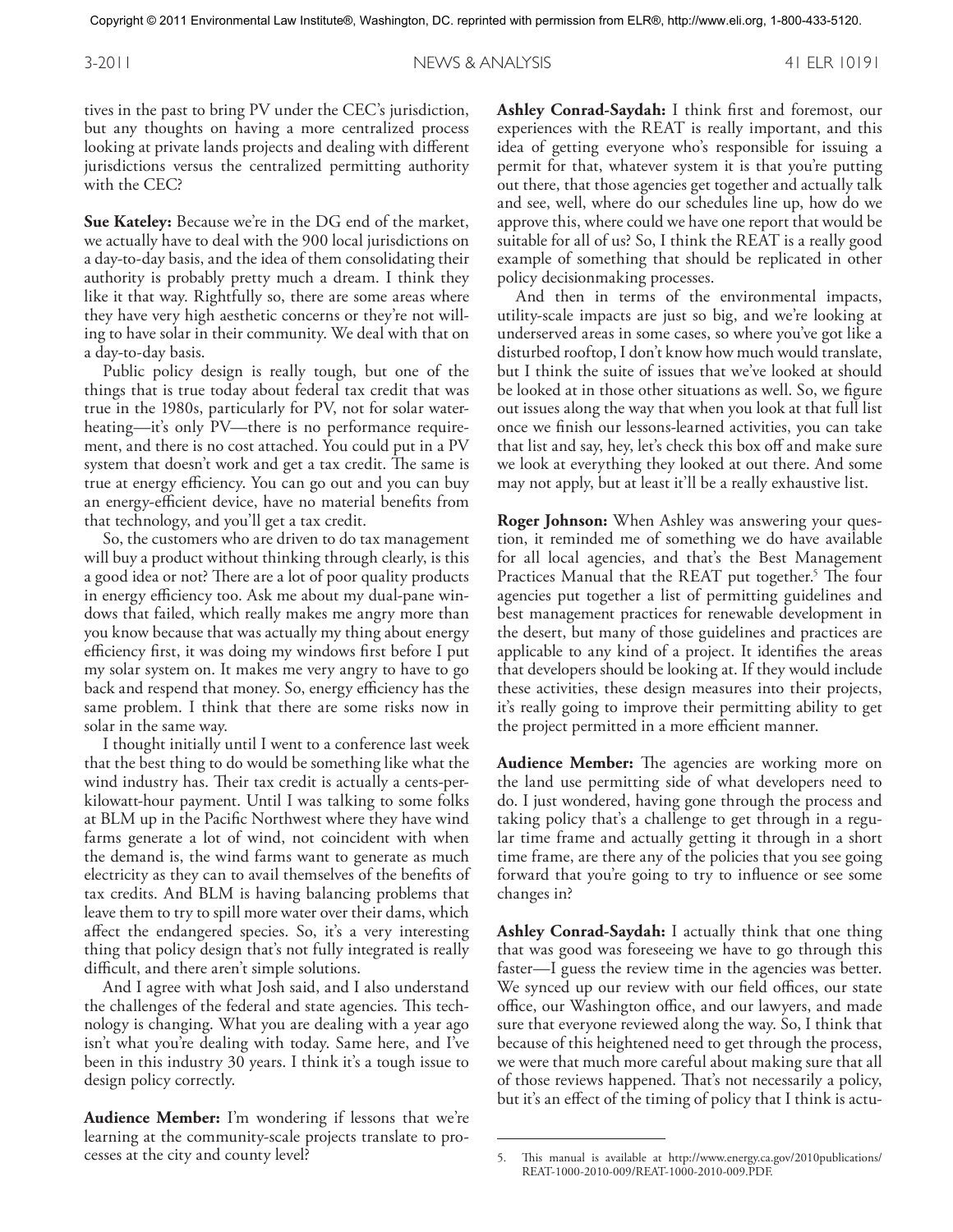ally really good for us, and we're implementing that as we move forward.

I think something else that's tough to deal with is that we have project proposals that don't necessarily have transmission. We wouldn't accept a proposal unless it has transmission, but we wouldn't even allow transmission to be built unless there was a project at the end of it. I think it could be wiser to look at transmission and permitting transmission and getting it to the load sensors where the load sensors are "far from the start" and—I'm sorry, not the load sensors but the energy availability is in a good place for building. So, I think the way we plan is a kind of flip-flop right now where we're saying, first project, and then we'll figure out the transmission.

We tried with the RETI, Renewable Energy Transmission Initiative, to look at that and say let's kind of see where transmission should go and look at all the areas where there's good energy, but the way that BLM permits, we just wouldn't permit transmission before projects. So, that's a little backwards, and it would be nice to see that flip around.

**Roger Johnson:** At the Energy Commission, we're doing lessons learned right now. I met yesterday with the project managers, and we had a good discussion on what they felt were some of the needs that would improve permitting, and one of the suggestions was to improve the data adequacy regulations. Essentially, front-load the projects; essentially improve the information requirements for surveys. Let's just understand the project site fully before we start the project application.

And then finally, the Energy Commission has an integrated energy policy proceeding that's on a two-year cycle, and we're getting ready to essentially go through the next cycle. I think the ARRA project and the permitting is going to be a topic of that, so there are some policies coming out of the Commission on that effort.

**Sue Kateley:** I know that both the Energy Commission and the PUC filed comments at FERC asking for flexibility in establishing feed-in tariffs, but we're really not pushing hard here enough in California to get in a feed-in tariff or to get the authority. And we're not integrating—I mean it's like you say, we get the applications, and then we evaluate them, but we don't think about it in the big picture. It'd be nice to have a more comprehensive approach, but right now, we're still fractured.

**Joshua Basofin:** I appreciate Roger's explanation of the inlieu fee mitigation program. But this is a really important point.We are punting this mitigation into the future.When we have applicants paying into a fund a certain amount per acre, it may be \$500, \$600, to \$900 an acre. That money is going into a fund, and those mitigation lands may not be identified until perhaps a year later. In addition to that, there's really no guarantee that those mitigation lands are going to be of the same, suitable, or better quality than the lands that have been impacted.

Compounding that is the fact that we've got many, many projects, and we're going to have to find mitigation lands for all of those projects with tens of thousands of acres of desert habitat. And we don't have the Desert Renewable Energy Conservation Plan, and we don't have interim mitigation measures. So, we're really shooting in the dark in terms of finding mitigation lands, and it's been very difficult for the applicants and for the environmental community and for the agencies to identify them. I think it's a really important point.

**Audience Member:** I'm actually doing NEPA work in Arizona, although I've done CEQA work obviously in California, but I guess I just want to put Joshua on the spot a little bit. I kind of take issue when you said that we need to look at a broad range of alternatives, wind. By regulation, we're looking at a reasonable range of alternatives, and we're told by NEPA that we need to make sure that the alternatives meet the purpose and needs. I've seen that here, and I understand it. We all want a smarter, better approach to energy development and protecting the environment, but when you're talking about distributed generation or other technologies, well, I believe that it was Sue who said these things are supplemental to, there is no panacea, there is no one way.

Under NEPA, if you're to do due diligence and do your job correctly, we really can't take a look at that if it's on BLM land. I mean, BLM can still look at alternatives outside of their jurisdiction. NEPA does want that. But if it doesn't meet a purpose of the need and it's not considered reasonable, we're kind of prohibited from doing that.

**Joshua Basofin:** Well, just to respond, thank you for correcting me. You're right and I should have committed that language to memory better. It is a reasonable range of alternatives, and it's a little bit of a subjective assessment of what constitutes a reasonable range of alternatives.

To give you a couple of examples, one of the things that at Defenders of Wildlife we're disappointed in is we intervened as a party in the Ivanpah Project and were quite active there. One of the things we saw was there weren't enough private land alternatives that were carried forward for analysis, and not only is this really a prerogative for the environmental community, but it's also a prerogative for the agencies. The RETI group has identified private degraded lands as a priority for siting of renewable energy facilities in the state. So, we really have a policy mandate and we have an environmental mandate to look at those private land alternatives. The one private land alternative identified in the staff assessment PEIS for Ivanpah was immediately dismissed, because apparently the applicant thought it would cost too much money to deal with the number of landowners.

So, to dismiss it without really any kind of assessment into what might be the environmental benefits, doing a real cost-feasibility assessment of that alternative site I think is a mistake. And so you're right, it is a reasonable range, I